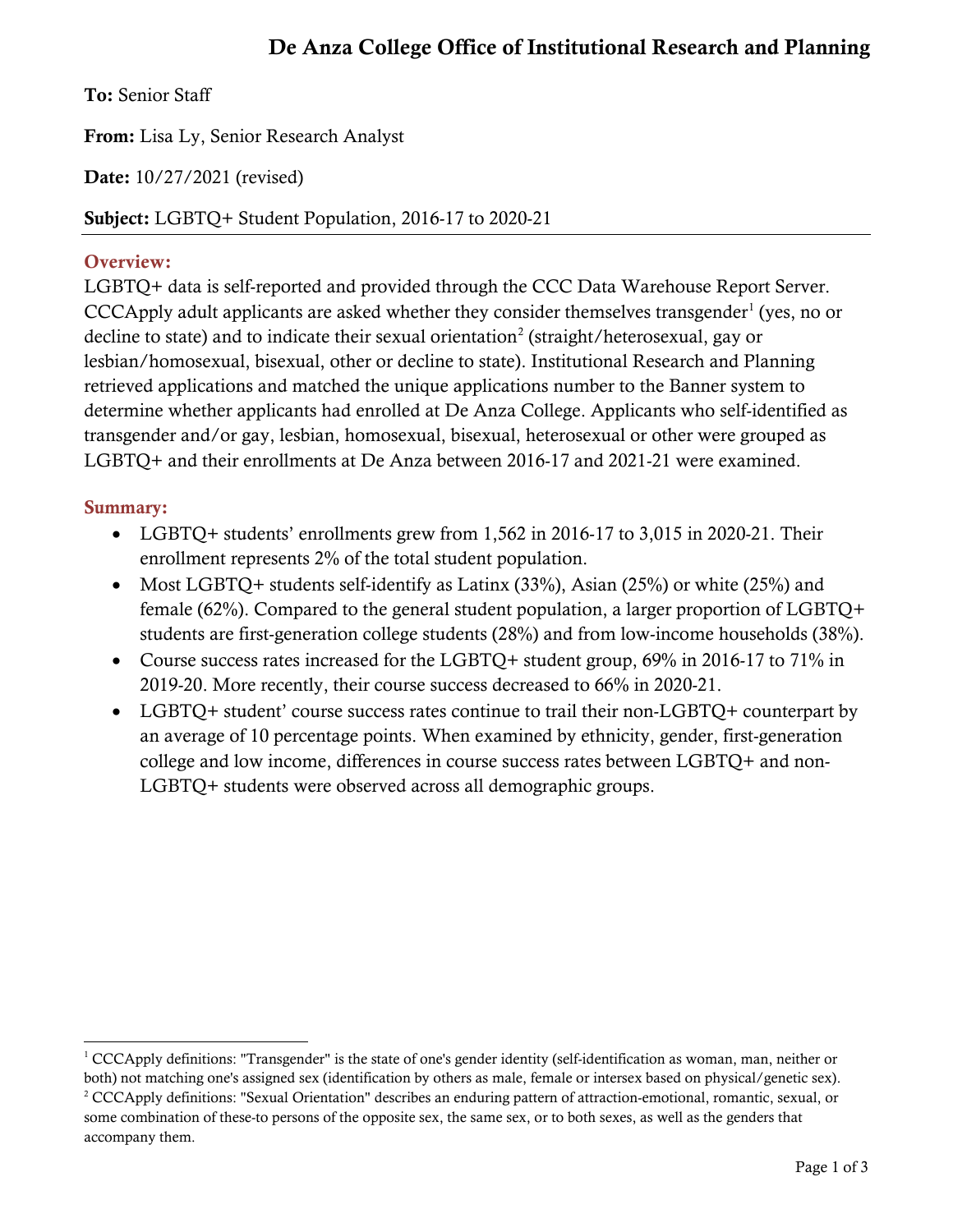#### A. Enrollment Trend

• Over the past five years, LGBTQ+ students' share of total enrollments grown year over year, from 1,562 in 2016-17 to 3,015 in 2020-21. Their enrollment represents 2% of the total student population.



#### Figure 1:

#### B. Demographics

- Ethnicity: Most LGBTQ+ students self-identify as Latinx (33%), Asian (25%) or white (25%). In comparison, nearly half of all non-LGBTQ+ student population identify as Asian (45%), followed by Latinx (25%) and white (17%).
- Gender: The majority of LGBTQ+ students identify as female (62%). In comparison, the non-LGBTQ+ female student population is 48%.

| Demographics, 2016-17 to 2020-21 Average |        |         |            |         |  |  |
|------------------------------------------|--------|---------|------------|---------|--|--|
|                                          | LGBTQ+ |         | Non-LGBTQ+ |         |  |  |
|                                          | Enrl   | Percent | Enrl       | Percent |  |  |
| <b>Ethnicity</b>                         |        |         |            |         |  |  |
| African American                         | 577    | 6%      | 30,526     | 4%      |  |  |
| Asian                                    | 2,515  | 25%     | 352,407    | 45%     |  |  |
| Filipinx                                 | 854    | 8%      | 51,592     | 7%      |  |  |
| Latinx                                   | 3,425  | 33%     | 194,458    | 25%     |  |  |
| Native American                          | 82     | 1%      | 3,014      | 0%      |  |  |
| Pacific Islander                         | 106    | 1%      | 6,372      | 1%      |  |  |
| White                                    | 2,614  | 25%     | 133,755    | 17%     |  |  |
| Decline to State                         | 86     | 1%      | 15,508     | 2%      |  |  |
| Total                                    | 10,259 | 100%    | 787,632    | 100%    |  |  |
| Gender                                   |        |         |            |         |  |  |
| Female                                   | 6,330  | 62%     | 380,951    | 48%     |  |  |
| Male                                     | 3,658  | 36%     | 401,829    | 51%     |  |  |
| Non-Binary                               | 65     | 1%      | 136        | 0%      |  |  |
| Decline to State                         | 206    | 2%      | 4,716      | 1%      |  |  |
| Total                                    | 10,259 | 100%    | 787,632    | 100%    |  |  |

#### Table 1: